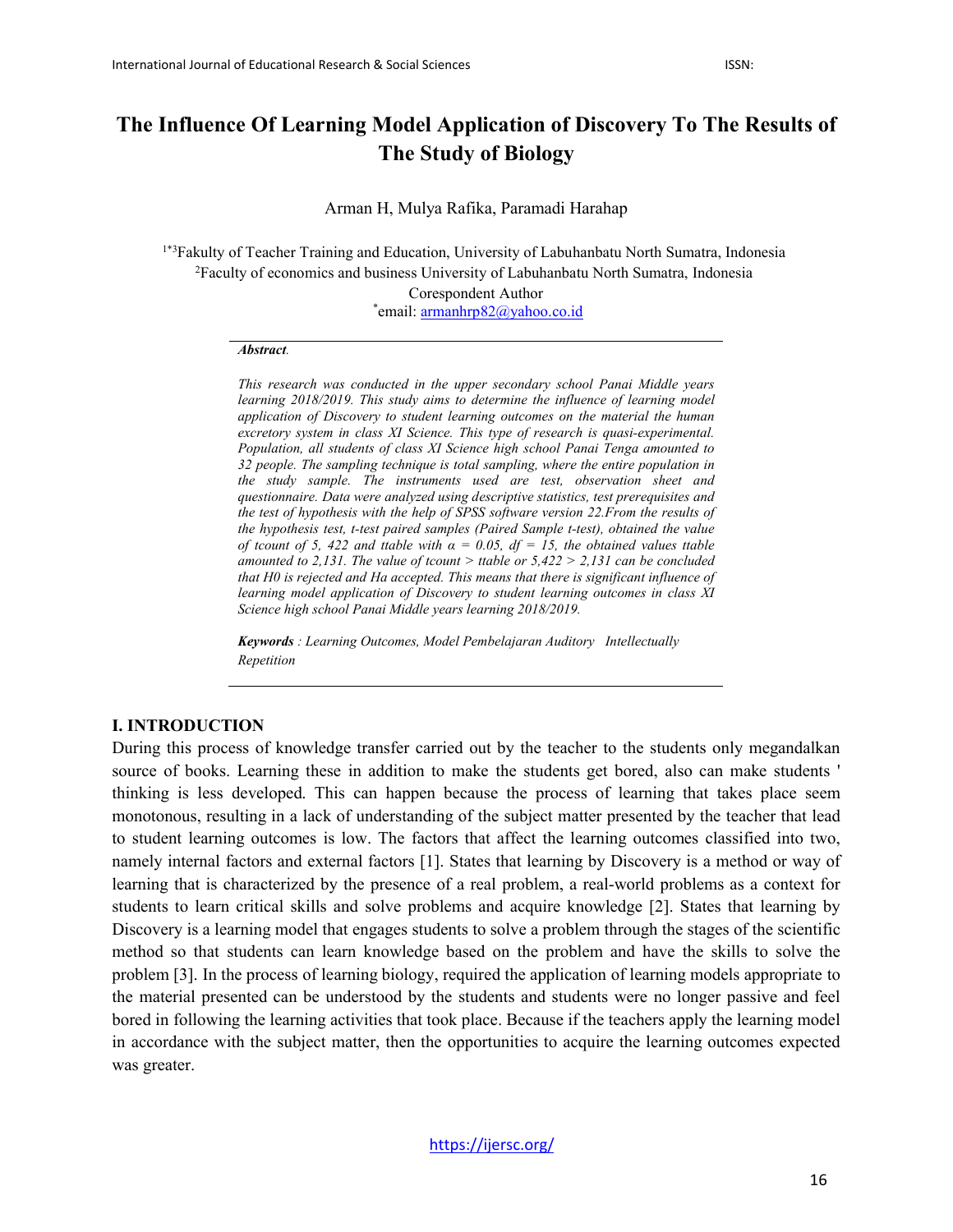#### **II. RESEARCH METHODS**

The type of research used in this research is a quasi experiment to analyze the influence of what happens in between variable X (Independent) to Y variable (Dependent) based on the difference in learning outcomes of students taught in the experimental class that uses learning model of Learning, Discovery and students in the control group using conventional learning models. The research design used for this study is Non-randomized Pretest – Posttest control group Design.In this design, the subject group is not done randomly.The researcher did not change the student's grade in determining the subject to group – experimental group.The design of the study is stated as follows :

#### **The Research Variables**

In this study, there are two research variables, namely, variables X (Independent) and Y variable (Dependent).Variable X (Independent) is a model of learning Discovery and variable Y (Dependent) is the result of learning biology the student on the material of the excretory system of man.

#### **Techniques of Data Retrieval**

Data collection techniques used to retrieve the data of this study is to give a pre – test at the beginning of the meeting on the control class and the experiment to obtain preliminary data research to be used as a control or comparison.After the learning activity is over, done post – test, to retrieve data the end of the study, in addition in doing observations, through the teacher observation sheet and observation sheet of students during learning activities take place by the observator.

### **III. RESULTS AND DISCUSSION**

### **1. Description Of The Results Of Research**

The research instrument used is in the form of learning about the test results, questionnaire and observation sheet of students 'learning activity, as well as the observation sheet activities of teachers' teaching. Instruments in the form of test learning outcomes have been drafted that amount to as much as 35 solved, before it is given to the sample, the first have been tested for validity and reliability by using SPSS software Version 22. The results of the validity of the question show of 35 questions tested, obtained 30 about which is declared invalid, thus the questions are not valid are considered fall or discarded, while the questions are valid to use as instrument in the research.

Testing instrument the results of the study followed with the reliability test, namely using SPSS software version 22. Based on the reliability test by using SPSS software version 22, the obtained value of the reliability count r, of 0,942 and then compared with r tables with  $df = (N-2)$ , the obtained  $df = (33-2)$  $= 31$ , then the obtained r value tables for the significant level 0.05 is equal 0,3440. The terms for the item about the said reliable is if the value of  $r$  count  $\geq r$  table. Based on the calculation of the reliability of the obtained value of r count > r table = to  $0.918 > 0$ , 3440 thus, the questions tested are reliable or can be trusted, and the reliability is high. With

so then the questions that have been tested for validity and reliability of such, has been eligible to serve as a data collection tool or be used as research instrument.

### **2. Learning Outcomes Of Students In The Control Class**

In control class, before they are carried out learning activities with conventional learning models, first performed activities pre-test ( preliminary test) which aims to determine how the initial ability of the students about the subject matter to be taught such. Furthermore, after the pre – test, then do a learning activity with the use of conventional learning models with reference to the LESSON plans that have been made in advance. At the end of the learning activity and after all the subject matter of the excretory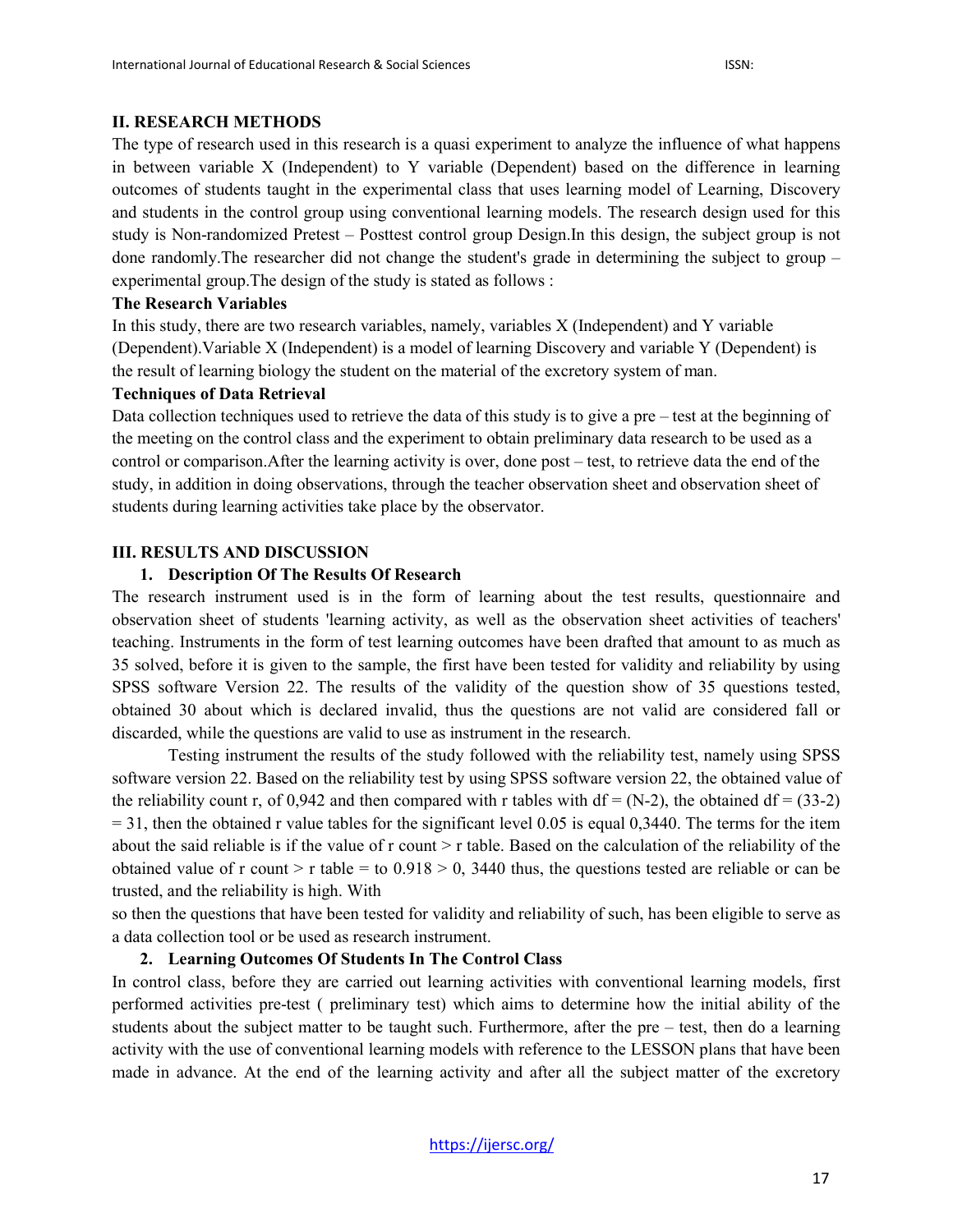system in humans has been done being taught, then do the activity post – test on students of the control class. Data learning outcomes ( post-test) students in the control class, can be seen in table 4.1 below

| <b>Statistics</b>   | Pre-test $(O3)$ | Post-test (O4) |
|---------------------|-----------------|----------------|
| The number of       | 656,7           | 990            |
| The average         | 41,58           | 62,7           |
| <b>The Standard</b> | 11,92           | 11,07          |
| <b>Deviation</b>    |                 |                |
| Variance            | 142,25          | 122,70         |
| <b>The Maximum</b>  | 75,9            | 85,8           |
| Value               |                 |                |
| <b>The Minimum</b>  | 33              | 49,5           |
| Value               |                 |                |

Table 1. Data Learning Outcomes Students In The Control Class

Based on the data in the table above, shows that before the material learned in earn the amount of the value of the pre-test students is by 656,7 an average value of 41,58 and standard deviation of 11,92 variance 142,25 with the highest score 75,9, and the lowest value is 33. After the material of the excretory system human learned with using conventional learning models, and given the post-test, then based on data from the post-test obtained the amount of value of post-test of students by 990 the value of the average amount of 62.7 and a standard deviation of 11,07 variance 122,70 with the highest value of 85,8 and the lowest value was of 49.5. Based on the above data, it can be said that there is increased learning outcomes of students in the control class who are taught by using conventional learning models.

### **3. Student Learning Outcomes Experimental Class**

The same as in the control class, the experimental class also performed first activities of the pre-test which aims to determine the level of initial ability of the students to the subject of the human excretory system that will be taught by using learning model of Discovery. After the pre-test, then the next treatment is given, namely by carrying out a learning activity using a learning model Discovery on the subject of human excretory system. At the end of a learning activity, after all the material about the human excretory system has been completed learned, then the next step is post-test that aims to determine the learning outcomes of students, after being taught with the learning model of Discovery. Below is a table summary of the results of pre-test and post-test students in the experimental class, which is presented in table 2 below.

| <b>Tuble 4:</b> Data Stadent Learning Outcomes Experimental Class |                 |                   |  |  |  |
|-------------------------------------------------------------------|-----------------|-------------------|--|--|--|
| <b>Statistik</b>                                                  | Pre-test $(01)$ | Post-test( $O2$ ) |  |  |  |
| Jumlah Nilai                                                      | 775,5           | 1267,2            |  |  |  |
| Ratified-ratified                                                 | 48,46           | 79,2              |  |  |  |
| <b>Standar Deviasi</b>                                            |                 | 8.1               |  |  |  |
| <b>Mostly</b>                                                     | 121             | 65,34             |  |  |  |
| Nilai Maximum                                                     | 79,2            | 95,7              |  |  |  |
| Nilai Minimum                                                     | 33              | 59,4              |  |  |  |

**Table 2**. Data Student Learning Outcomes Experimental Class

Based on the data in the table above, shows that before the material is learned by using the model of the Discovery, obtained the amount of value of the pre-test of students by 775,5 the average value amounted to 48,46 and a standard deviation of 11 variance 121 with the highest value of 79.2 and the lowest value is 33. After the material of the excretory system human learned by using the learning model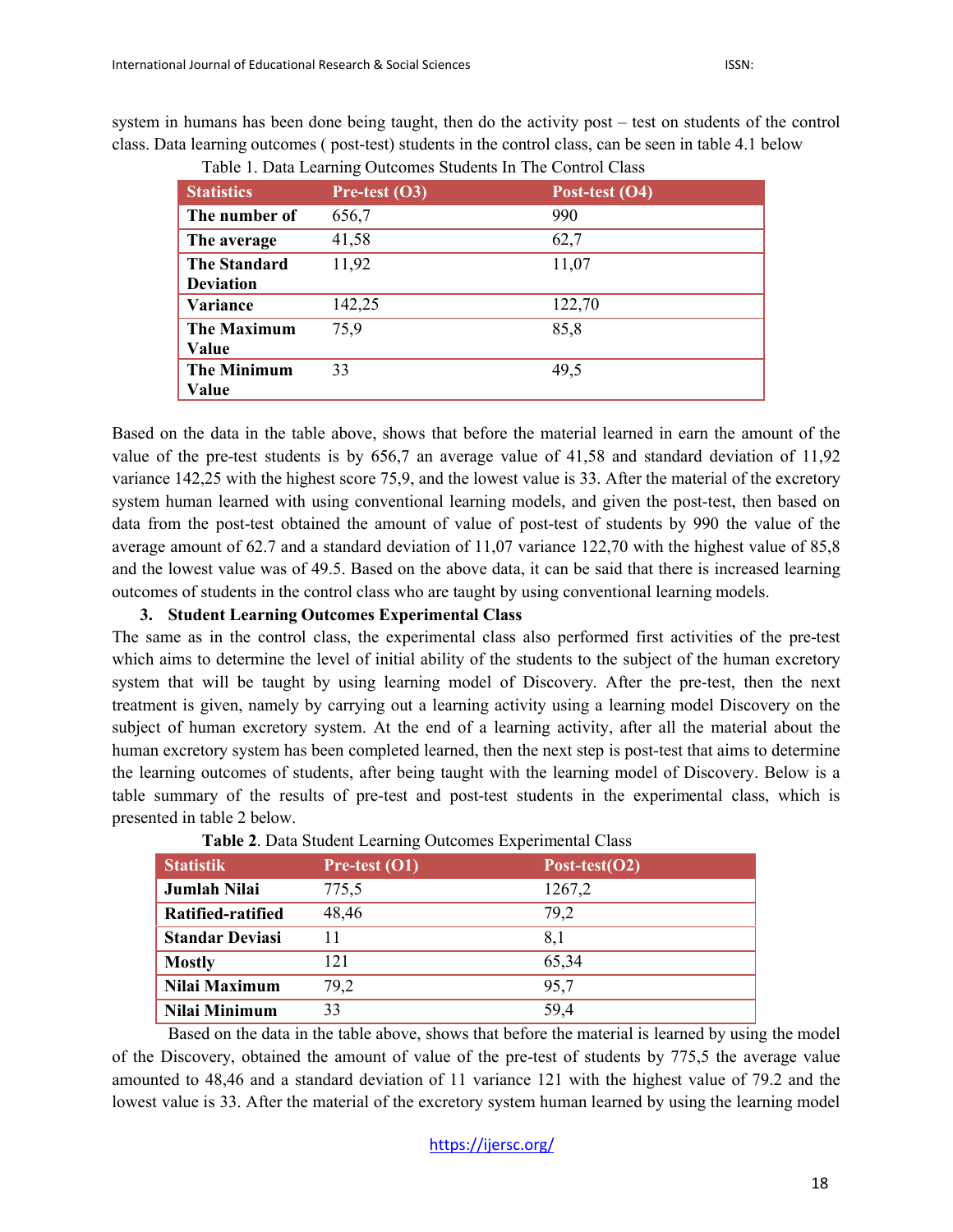Discovery , then given a post-test, then based on data from the post-test obtained the amount of value of post-test of students by 1267,2 an average value of of 79.2 and a standard deviation of 8.1 variance 65,34 with the highest value to 95.7 and the lowest value is 59,4. Based on the above data, it can be said that an increase in student learning outcomes in experimental class taught by using learning model of Discovery. This can be seen in the rise in the average value of learning outcomes on the post-test higher than the value of the results of the study on the pre-test. Here is a diagram of the increase in the value of learning outcomes of student that learned using the learning model of discovery.



**Fig 1**. Diagram the Average Value of Student Learning Outcomes Experimental Class Students that learned by using the learning model Discovery is active at the time the learning activities take place. Students were divided into groups to learn who numbered as many as three groups of students with each member of the group is as much as five and six students. Students discuss with their groups to complete the problems given by the teacher (Researcher). The liveliness of these students can be seen from the observation sheet of student's activities in observation by the teacher (the Researcher) at the time the learning activities take place. Here is the predicate value of each group of students at the time worked in his group.

|                             | Classroom experiments |               |                    |                               |  |
|-----------------------------|-----------------------|---------------|--------------------|-------------------------------|--|
| Group of<br><b>Students</b> | Score                 | <b>Median</b> | Percentage $(\% )$ | Qualification<br><b>Value</b> |  |
|                             |                       |               | 84%                |                               |  |
|                             |                       |               | 82%                |                               |  |
| Ш                           |                       |               | 86%                |                               |  |

**Table 3.** The Value Of The Results Of Observation Of Student Learning Activities

Based on the data in the table above, it can be seen that group III is the group that is most active with the predicate value A.

## **4. Analysis Of Research Data**

 $C1$ assassoom Experiments

### Testing The Normality Of Data

Testing the normality of data research, conducted to determine whether the data pre-test in both groups of students both the control class and the experimental class the normal distribution or not. Calculation of the normality of the data was conducted using SPSS software version 22 using the formula of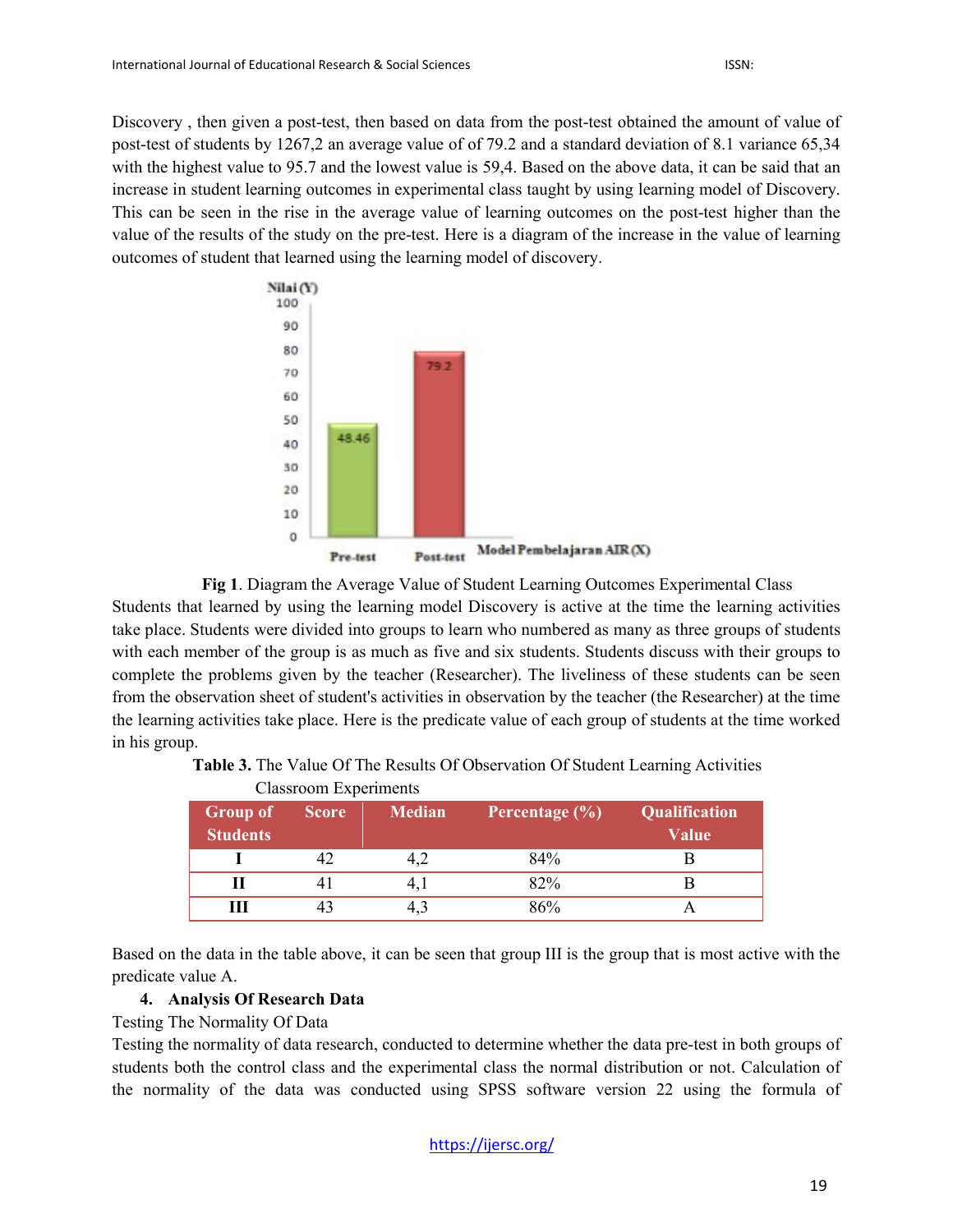kolmogorov-smirnov with a significance level of  $\alpha$  0.05, which will be compared with the value of Asymp.the sig obtained from the calculation of SPSS. The results of the calculation of data normality by using the kolmogorov-smirnov in SPSS version 22 , can briefly be seen in table 4.3 below.

| Class              | <b>Research Data</b> | Value | <b>Sig Level</b><br>Trust $(a)$ | <b>Conclusion</b> |
|--------------------|----------------------|-------|---------------------------------|-------------------|
| <b>Experiments</b> | Pretes $(O_1)$       | 0,163 | 0,05                            | Normal            |
|                    | Postes $(O_2)$       | 0,136 | 0,05                            | Normal            |
| Control            | Pretes $(O_3)$       | 0,063 | 0.05                            | Normal            |
|                    | Postes $(O_4)$       | 0,090 | 0,05                            | Normal            |

Table 3 above, show that the data pre-test on both groups of students come from a population with normal distribution. It can be seen from the Sig value obtained in the second group of that class , for the experimental class obtained value Sig. the data of pretest and posttest of each research is equal to 0,163 (16,3%) and 0,136 (13,6%) with a significance value of 0.05 (5%) then Sig.  $>\alpha = 16,3\% > 5\%$  and 13.6%  $to$   $>$  5%, it can be concluded that research data have normal distribution

### **5. Testing The Homogeneity Of Data**

Testing the homogeneity of the data aims to determine whether the two groups of students in the study sample have a variance of the data homogeneous and can represent other populations. Testing the homogeneity of the data was done by using SPSS software version 22 using the test of homogeneity of variances. Based on the results of the test data pretest study the control class and the experimental class, the significant values obtained in the control class of 0,978 and the experimental class is 0,974. The terms for the data for the homogeneous is the value of significant is greater than 0.05, then  $0.978 > 0.05$  and  $0.974 > 0.05$ . The value of significant is greater than 0.05, it can be stated that, the variance of the second data group of the research sample come from a population homogeneous, so that the results obtained can represent the population of the other.

### 4.3. Hypothesis Testing

Hypothesis testing is done to find the answers of the hypotheses in this study. After the requirements of the data analysis that is normality test and homogeneity are met, then the next step is testing the hypothesis. Testing the hypothesis made on the value of post-test of both groups of the sample of the research by way of different test average value of student learning outcomes obtained from the post-test both groups of the samples. Hypothesis testing is done using SPSS software version 22 using the formula t test paired samples ( Paired Sample t-test). The test results are located in appendix, shows that the value of t obtained is equal to  $5,422 > t$  table = 2,131 at the level of significance  $\alpha = 0.05$  and df = (16-1) = 15. Thus, it can be interpreted that there is difference in the average value of student learning outcomes that learned by learning model, Discovery and conventional learning models, then the Ha which states that there is influence of learning model Discovery learning outcomes of students on the subject of the human excretory system in class learning model Discovery learning outcomes of biology students learning years 2019/2020 accepted and Ho is rejected.

### **Discussion**

The results of the research show that there is a significant influence on the value of the learning outcomes of student that learned using the learning model of Discovery on the subject of the human excretory system in class years learning 2018/2019. Students in the control class learned by using conventional learning models, where before being given treatment, first performed the pre-test and obtained the

<https://ijersc.org/>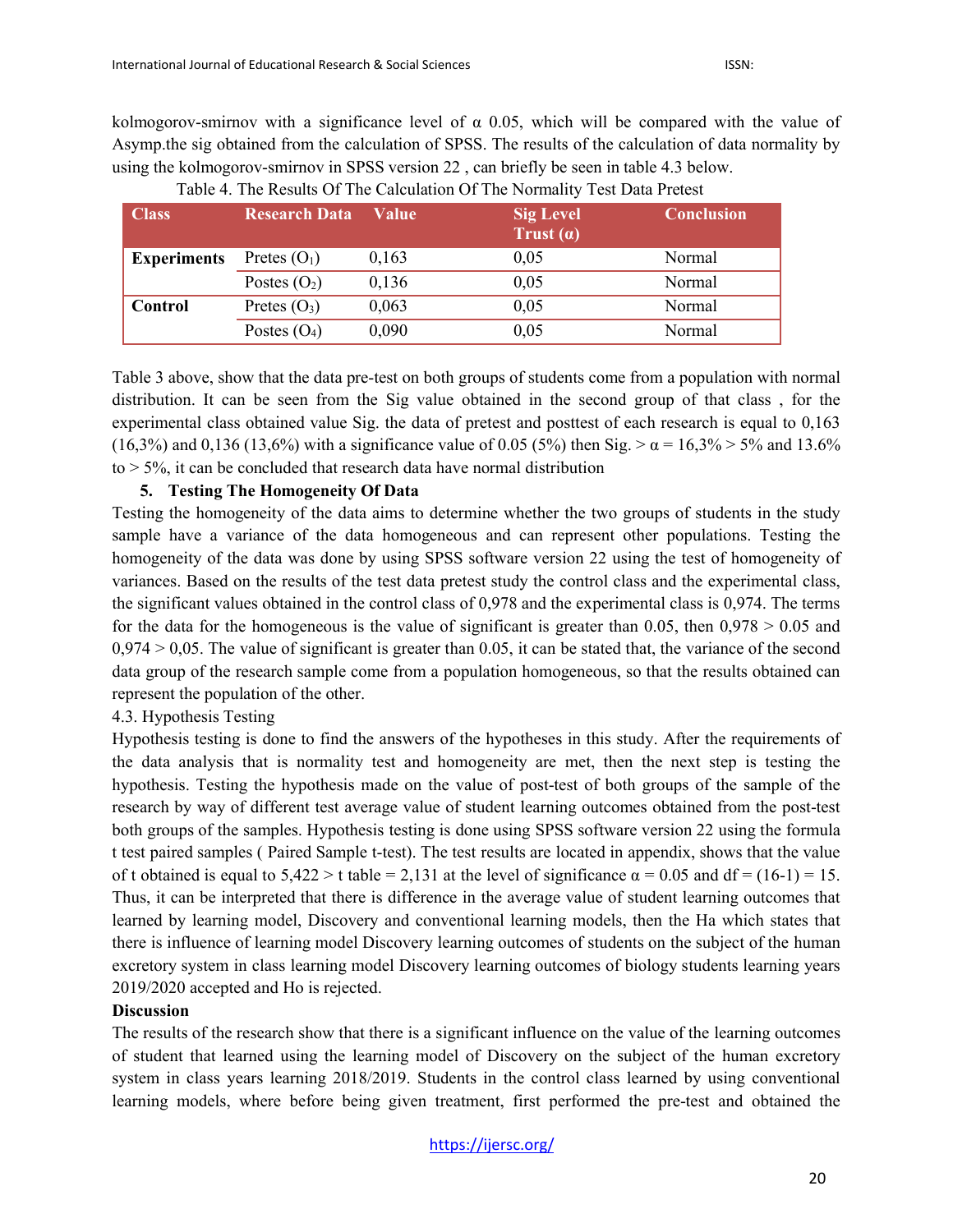average value of the pre-test of 41,58 with a standard deviation of 11,07. While students in the experimental class given treatment in the form of learning by using learning model Discovery before treatment is also performed pre-test and obtained the average value of the pre-test amounted to 48.46 with a standard deviation of 11. Based on the average value of the pre-test and standard deviation obtained from the second group of that class, then performed the test significantly to the average value of the pretest the two groups of samples with the aim to find out whether nterdapat the difference in the average value of the pretest in both groups of the study sample with the basic decision-making if tcount < ttable, then H0 is accepted and Ha rejected, meaning that there is no difference in the average value of the pretest both groups of the study sample, and vice versa if tcount > ttable, then H0 is rejected and Ha accepted, this means that there is difference in the average value of the pretest both groups of the study sample . Based on the significance test data of the pretest the study of the second class groups by using t test paired sample, it is obtained the value of tcount by  $-1,952$  and ttable with df = 15 and a significance level of 0.05 so that the values obtained ttabel is 2,131, then tcount < ttable, that is -1,952 < 2,131, H0 is accepted and Ha rejected, meaning that there is no difference in the average value of the pretest both groups of the study sample, it can be concluded that the average value of the second group of that class have the ability the beginning of the same ( not different). After the treatment given to the control class that learned with conventional learning models, then made post-test and obtained the average value of post-test rate of 62.7 with a standard deviation of 11,07. While in the experimental class students that learned by using the learning model Discovery, then do the post-test once all the material is completed studied and obtained an average value of of 79.2 with a standard deviation of 8. Based on the acquisition value of the average post-test in both groups of these students, after being given different treatment between the experimental class with the control class there are differences in the average value of the results of the study are significant. This is also evidenced by the results of testing the hypothesis that with the obtained value of tcount =  $5,422 >$  ttable = 2,131 at the level of significance  $\alpha = 0.05$ .

The experimental class students that learned by using the learning model of Discovery, grouped into 3 groups of students consisting of respectively 5 and 6 students. The formation of groups of students performed heterogeneously. Students in the experimental class active in working together in solving the problems given by the teacher (Researcher). It is proved by obtaining the value of the predicate A and B of each group of student learning. The response of students towards learning model Discovery is also very positive. It can be seen from the positive responses of the students of the experimental class on the sheet of questionnaire about the learning model Discovery given by the teacher (Researcher).

Meanwhile, the students of the control class that learned by using conventional learning models, students work individually in completing the task given by the teacher (Researcher). The learning that takes place running in a clockwise direction, with only a couple of students who actively ask about the topic being studied and more students who are more passive and less eager at a time when learning activities take place. Nevertheless, based on the results of research conducted in the eleventh grade year learning 2019/2020 indicates an increase in the average value of student learning outcomes, but learning outcomes of experimental class students who learned with the learning model Discovery more effect on the results of student learning when compared with learning outcomes of students in the control class that learned with conventional learning models.

#### **IV. CONCLUSION**

Based on the results of the research data and discussion of data the results of the research, it can be concluded as follows :

#### <https://ijersc.org/>